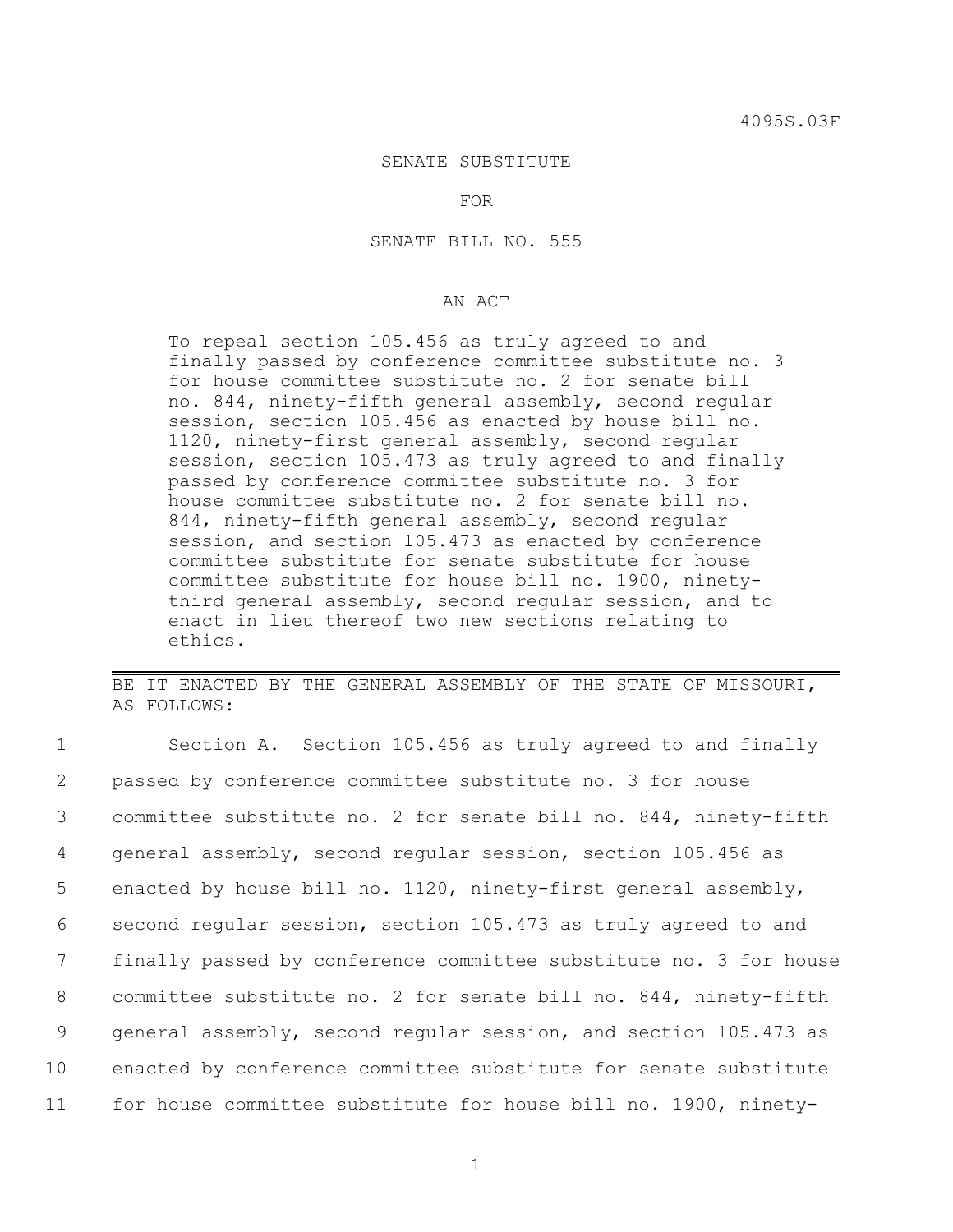third general assembly, second regular session, RSMo, are repealed and two new sections enacted in lieu thereof, to be known as sections 105.456 and 105.473, to read as follows:

 **[**105.456. 1. No member of the general assembly or the governor, lieutenant governor, attorney general, 7 secretary of state, state treasurer or state auditor<br>8 shall: shall:

 (1) Perform any service for the state or any political subdivision of the state or any agency of the state or any political subdivision thereof or act in his or her official capacity or perform duties associated with his or her position for any person for any consideration other than the compensation provided for the performance of his or her official duties; or

 (2) Sell, rent or lease any property to the state or political subdivision thereof or any agency of the state or any political subdivision thereof for consideration in excess of five hundred dollars per transaction or one thousand five hundred dollars per annum unless the transaction is made pursuant to an award on a contract let or sale made after public notice and in the case of property other than real property, competitive bidding, provided that the bid or offer accepted is the lowest received; or

 (3) Attempt, for compensation other than the compensation provided for the performance of his or her official duties, to influence the decision of any agency of the state on any matter, except that this provision shall not be construed to prohibit such person from participating for compensation in any adversary proceeding or in the preparation or filing of any public document or conference thereon. The exception for a conference upon a public document shall not permit any member of the general assembly or the governor, lieutenant governor, attorney general, secretary of state, state treasurer or state auditor to receive any consideration for the purpose of attempting to influence the decision of any agency of the state on behalf of any person with regard to any application, bid or request for a state grant, loan, appropriation, contract, award, permit other than matters involving a driver's license, or job before any state agency, commission, or elected official. Notwithstanding Missouri supreme court rule 1.10 of rule 4 or any other court rule or law to the contrary, other members of a firm, professional corporation or partnership shall not be prohibited pursuant to this subdivision from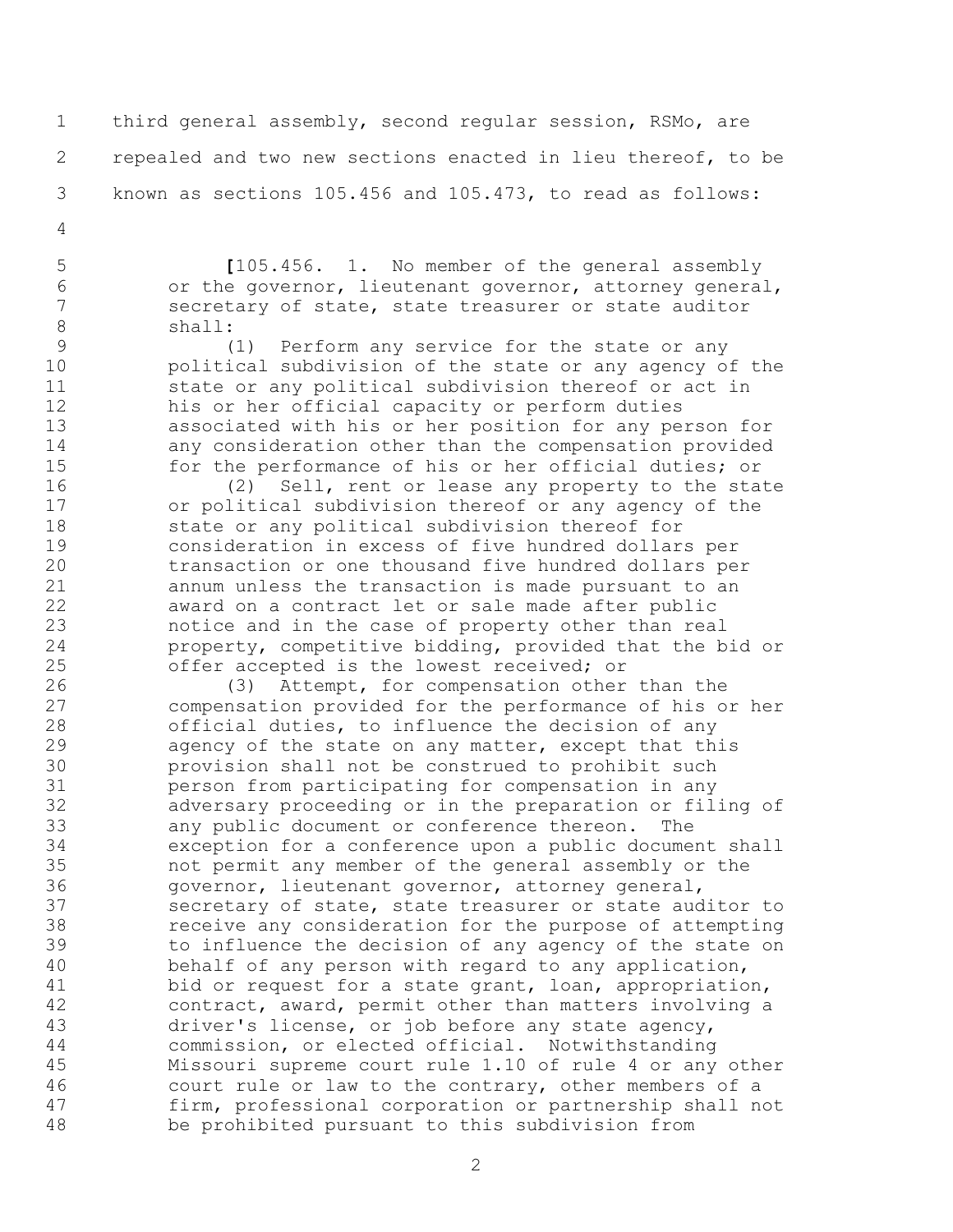representing a person or other entity solely because a member of the firm, professional corporation or partnership serves in the general assembly, provided that such official does not share directly in the compensation earned, so far as the same may reasonably 6 be accounted, for such activity by the firm or by any<br>7 other member of the firm. This subdivision shall not other member of the firm. This subdivision shall not be construed to prohibit any inquiry for information or the representation of a person without consideration before a state agency or in a matter involving the 11 state if no consideration is given, charged or promised in consequence thereof.

 2. No sole proprietorship, partnership, joint venture, or corporation in which a member of the general assembly, governor, lieutenant governor, 16 attorney general, secretary of state, state treasurer, state auditor or spouse of such official is the sole proprietor, a partner having more than a ten percent partnership interest, or a coparticipant or owner of in excess of ten percent of the outstanding shares of any class of stock, shall:

 (1) Perform any service for the state or any political subdivision thereof or any agency of the state or political subdivision for any consideration in excess of five hundred dollars per transaction or one thousand five hundred dollars per annum unless the transaction is made pursuant to an award on a contract let or sale made after public notice and competitive bidding, provided that the bid or offer accepted is the 30 lowest received; or<br>31 (2) Sell, ren

(2) Sell, rent, or lease any property to the state or any political subdivision thereof or any agency of the state or political subdivision thereof for consideration in excess of five hundred dollars per transaction or one thousand five hundred dollars per annum unless the transaction is made pursuant to an award on a contract let or a sale made after public 38 motice and in the case of property other than real<br>39 moroperty, competitive bidding, provided that the b property, competitive bidding, provided that the bid or offer accepted is the lowest and best received.

 3. No statewide elected official, member of the general assembly, or any person acting on behalf of such official or member shall expressly and explicitly make any offer or promise to confer any paid employment, where the individual is compensated above actual and necessary expenses, to any statewide elected official or member of the general assembly in exchange for the official's or member's official vote on any public matter. Any person making such offer or promise is guilty of the crime of bribery of a public servant under section 576.010.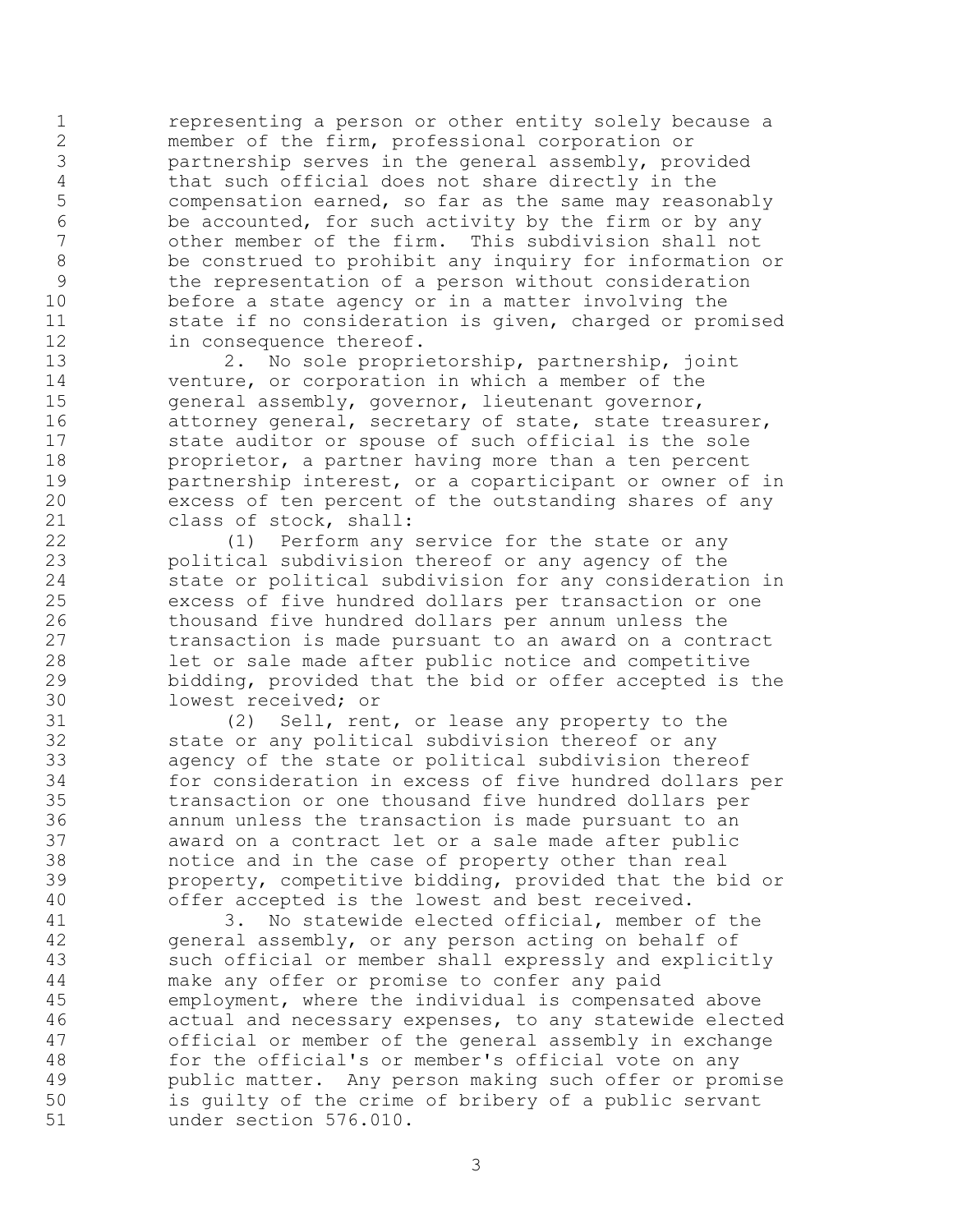4. Any statewide elected official or member of the general assembly who accepts or agrees to accept an offer described in subsection 3 of this section is guilty of the crime of acceding to corruption under section 576.020.**]**

 105.456. 1. No member of the general assembly or the governor, lieutenant governor, attorney general, secretary of state, state treasurer or state auditor shall:

 (1) Perform any service for the state or any political subdivision of the state or any agency of the state or any political subdivision thereof or act in his or her official capacity or perform duties associated with his or her position for any person for any consideration other than the compensation provided for the performance of his or her official duties; or

 (2) Sell, rent or lease any property to the state or political subdivision thereof or any agency of the state or any political subdivision thereof for consideration in excess of five hundred dollars per transaction or one thousand five hundred dollars per annum unless the transaction is made pursuant to an award on a contract let or sale made after public notice and in the case of property other than real property, competitive bidding, provided that the bid or offer accepted is the lowest received; or

 (3) Attempt, for compensation other than the compensation provided for the performance of his or her official duties, to 27 influence the decision of any agency of the state on any matter, except that this provision shall not be construed to prohibit such person from participating for compensation in any adversary proceeding or in the preparation or filing of any public document or conference thereon. The exception for a conference upon a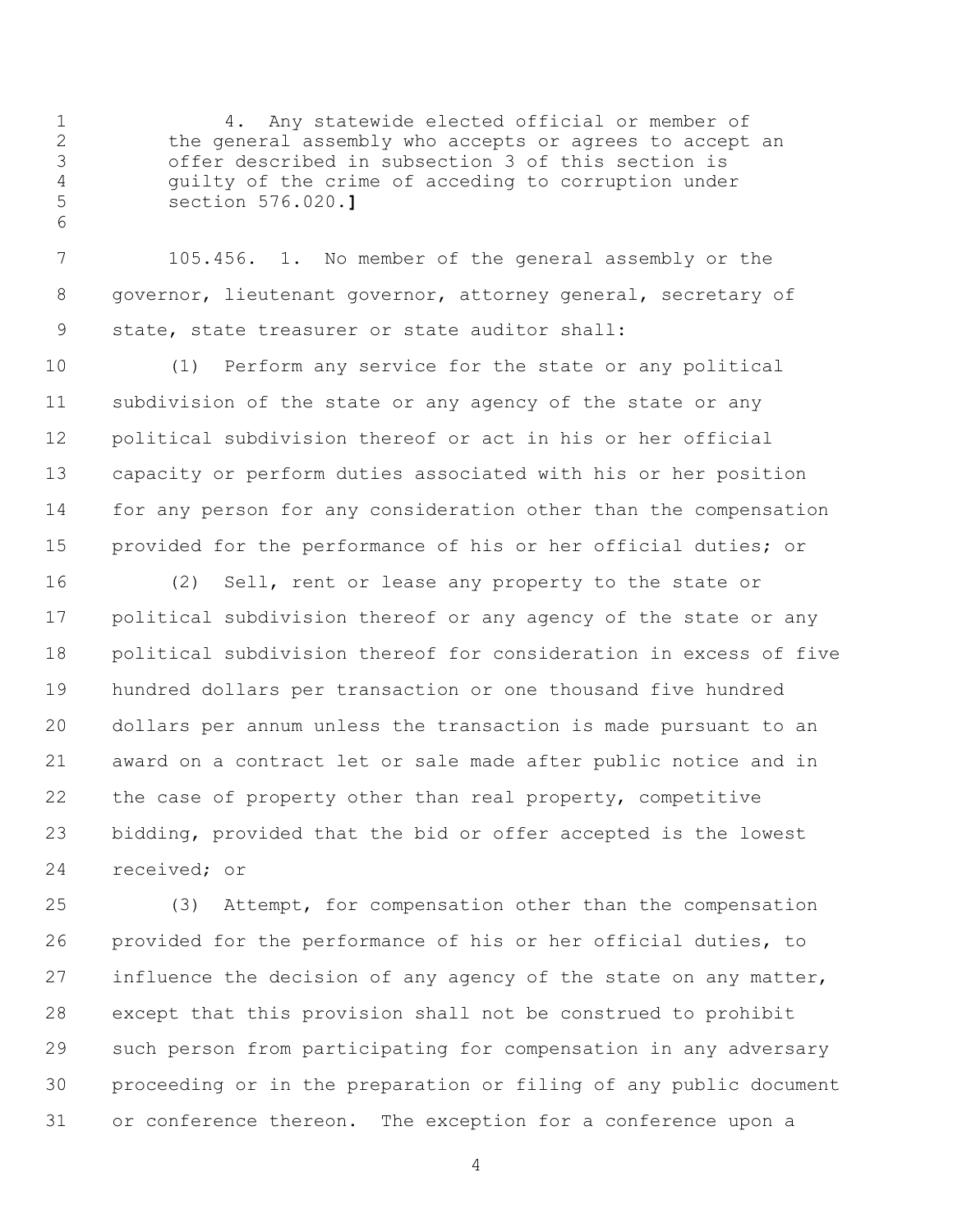public document shall not permit any member of the general assembly or the governor, lieutenant governor, attorney general, secretary of state, state treasurer or state auditor to receive any consideration for the purpose of attempting to influence the decision of any agency of the state on behalf of any person with regard to any application, bid or request for a state grant, loan, appropriation, contract, award, permit other than matters involving a driver's license, or job before any state agency, commission, or elected official. Notwithstanding Missouri supreme court rule 1.10 of rule 4 or any other court rule or law to the contrary, other members of a firm, professional corporation or partnership shall not be prohibited pursuant to this subdivision from representing a person or other entity 14 solely because a member of the firm, professional corporation or partnership serves in the general assembly, provided that such official does not share directly in the compensation earned, so 17 far as the same may reasonably be accounted, for such activity by the firm or by any other member of the firm. This subdivision shall not be construed to prohibit any inquiry for information or the representation of a person without consideration before a state agency or in a matter involving the state if no consideration is given, charged or promised in consequence thereof.

 2. No sole proprietorship, partnership, joint venture, or corporation in which a member of the general assembly, governor, lieutenant governor, attorney general, secretary of state, state treasurer, state auditor or spouse of such official, is the sole proprietor, a partner having more than a ten percent partnership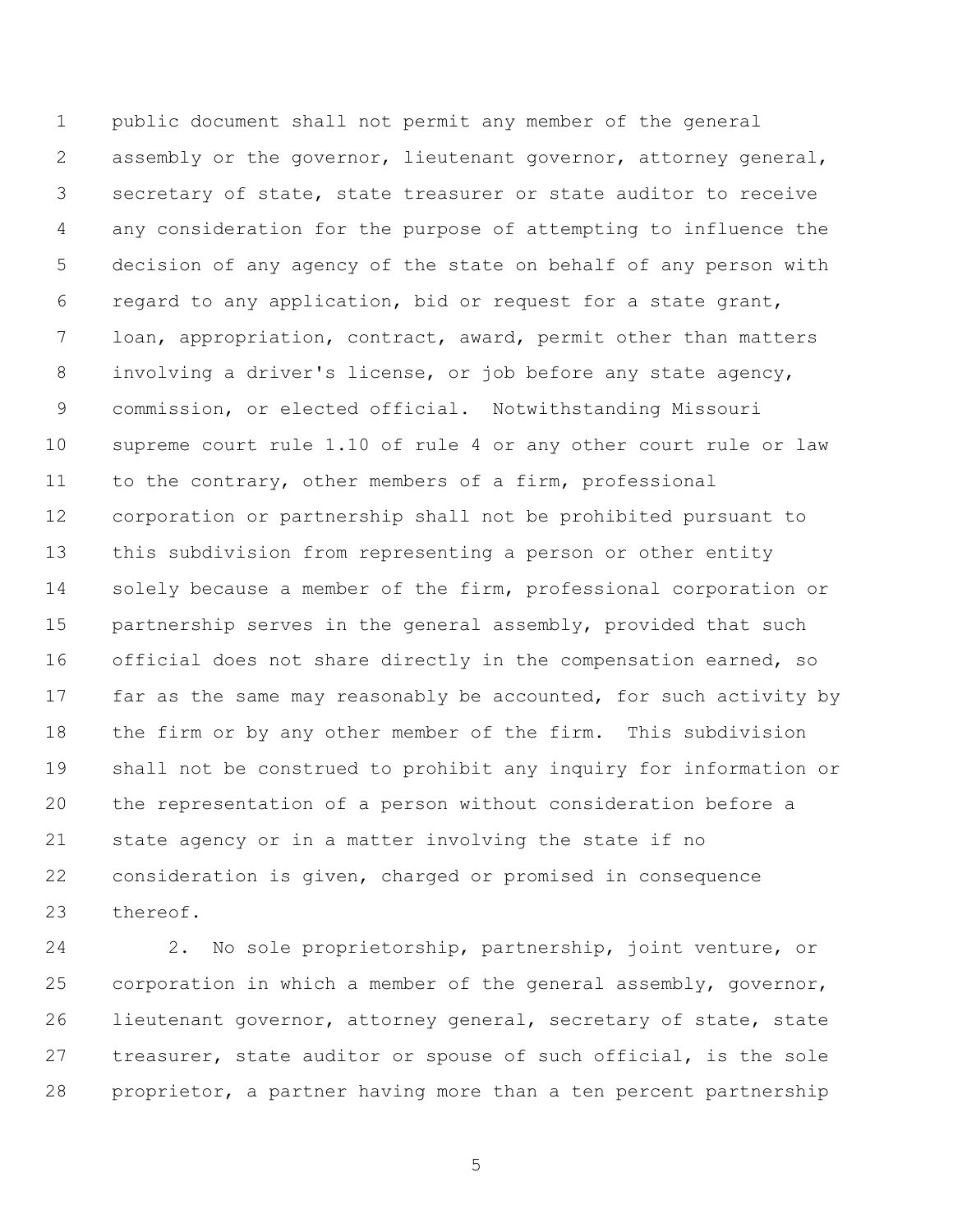interest, or a coparticipant or owner of in excess of ten percent of the outstanding shares of any class of stock, shall:

 (1) Perform any service for the state or any political subdivision thereof or any agency of the state or political subdivision for any consideration in excess of five hundred dollars per transaction or one thousand five hundred dollars per annum unless the transaction is made pursuant to an award on a contract let or sale made after public notice and competitive bidding, provided that the bid or offer accepted is the lowest received; or

 (2) Sell, rent, or lease any property to the state or any political subdivision thereof or any agency of the state or political subdivision thereof for consideration in excess of five hundred dollars per transaction or one thousand five hundred dollars per annum unless the transaction is made pursuant to an award on a contract let or a sale made after public notice and in the case of property other than real property, competitive bidding, provided that the bid or offer accepted is the lowest and best received.

 3. No member of the general assembly or such member's staff, employee, spouse, or dependent children shall directly or indirectly accept any travel or tickets for or complimentary entrance into any sporting event or musical performance from any lobbyist as defined in section 105.470.

 **[**105.473. 1. Each lobbyist shall, not later than 27 January fifth of each year or five days after beginning<br>28 any activities as a lobbyist, file standardized any activities as a lobbyist, file standardized registration forms, verified by a written declaration that it is made under the penalties of perjury, along with a filing fee of ten dollars, with the commission. The forms shall include the lobbyist's name and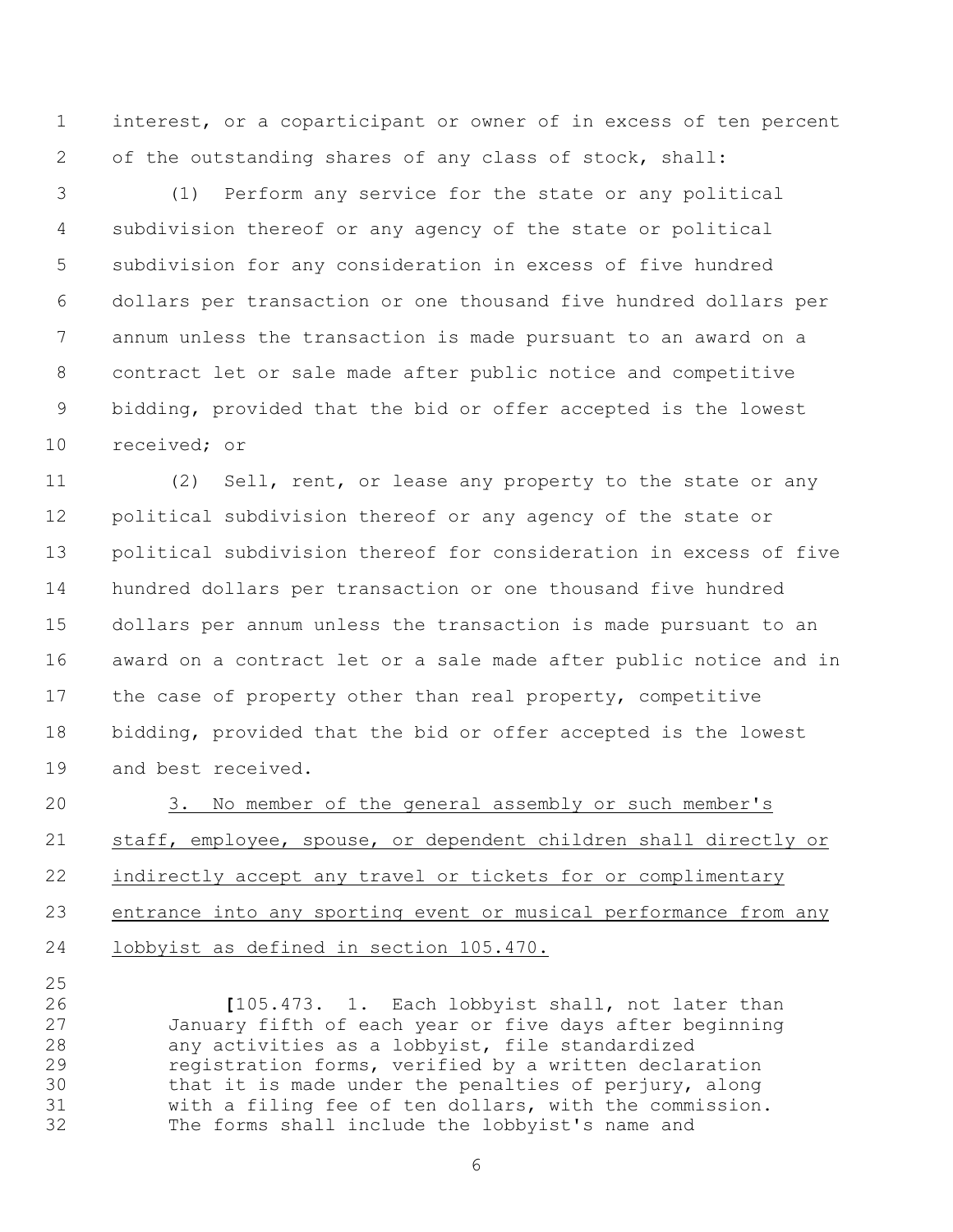business address, the name and address of all persons such lobbyist employs for lobbying purposes, the name and address of each lobbyist principal by whom such lobbyist is employed or in whose interest such lobbyist appears or works. The commission shall maintain files on all lobbyists' filings, which shall be open to the public. Each lobbyist shall file an updating statement under oath within one week of any addition, deletion, or change in the lobbyist's employment or representation. The filing fee shall be deposited to 11 the general revenue fund of the state. The lobbyist principal or a lobbyist employing another person for lobbying purposes may notify the commission that a 14 judicial, executive or legislative lobbyist is no longer authorized to lobby for the principal or the lobbyist and should be removed from the commission's files.

 2. Each person shall, before giving testimony before any committee of the general assembly, give to the secretary of such committee such person's name and address and the identity of any lobbyist or organization, if any, on whose behalf such person appears. A person who is not a lobbyist as defined in section 105.470 shall not be required to give such person's address if the committee determines that the giving of such address would endanger the person's physical health.

 3. (1) During any period of time in which a lobbyist continues to act as an executive lobbyist, 30 judicial lobbyist, legislative lobbyist, or elected<br>31 local government official lobbyist, the lobbyist sh local government official lobbyist, the lobbyist shall file with the commission on standardized forms prescribed by the commission monthly reports which shall be due at the close of business on the tenth day of the following month;

 (2) Each report filed pursuant to this subsection shall include a statement, verified by a written declaration that it is made under the penalties of perjury, setting forth the following:

 (a) The total of all expenditures by the lobbyist or his or her lobbyist principals made on behalf of all public officials, their staffs and employees, and their spouses and dependent children, which expenditures shall be separated into at least the following categories by the executive branch, judicial branch and legislative branch of government: printing and publication expenses; media and other advertising 48 expenses; travel; the time, venue, and nature of any entertainment; honoraria; meals, food and beverages; and gifts;

(b) The total of all expenditures by the lobbyist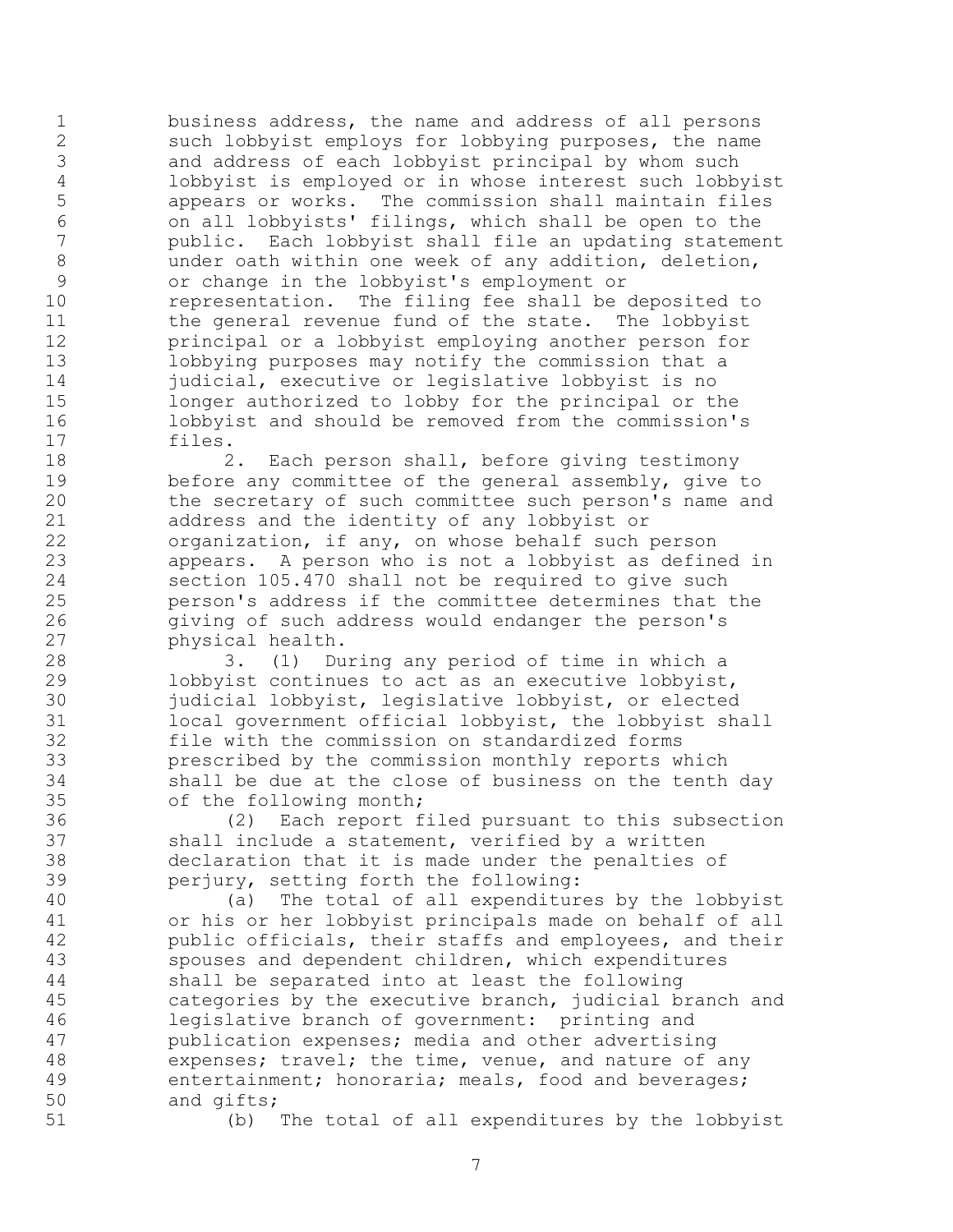or his or her lobbyist principals made on behalf of all elected local government officials, their staffs and employees, and their spouses and children. Such expenditures shall be separated into at least the following categories: printing and publication 6 expenses; media and other advertising expenses; travel;<br>7 the time, venue, and nature of any entertainment; the time, venue, and nature of any entertainment; 8 honoraria; meals; food and beverages; and gifts;

 (c) An itemized listing of the name of the recipient and the nature and amount of each expenditure by the lobbyist or his or her lobbyist principal, including a service or anything of value, for all expenditures made during any reporting period, paid or provided to or for a public official or elected local government official, such official's staff, employees, 16 spouse or dependent children;

 (d) The total of all expenditures made by a lobbyist or lobbyist principal for occasions and the 19 identity of the group invited, the date, location, and description of the occasion and the amount of the expenditure for each occasion when any of the following are invited in writing:

 a. All members of the senate, which may or may not include senate staff and employees under the direct supervision of a state senator;

 b. All members of the house of representatives, which may or may not include house staff and employees under the direct supervision of a state representative;

 c. All members of a joint committee of the 30 general assembly or a standing committee of either the<br>31 house of representatives or senate, which may or may house of representatives or senate, which may or may not include joint and standing committee staff;

 d. All members of a caucus of the majority party of the house of representatives, minority party of the house of representatives, majority party of the senate, or minority party of the senate;

 e. All statewide officials, which may or may not include the staff and employees under the direct supervision of the statewide official;

 (e) Any expenditure made on behalf of a public official, an elected local government official or such official's staff, employees, spouse or dependent children, if such expenditure is solicited by such official, the official's staff, employees, or spouse or dependent children, from the lobbyist or his or her lobbyist principals and the name of such person or persons, except any expenditures made to any not-for-profit corporation, charitable, fraternal or civic organization or other association formed to provide for good in the order of benevolence and except for any expenditure reported under paragraph (d) of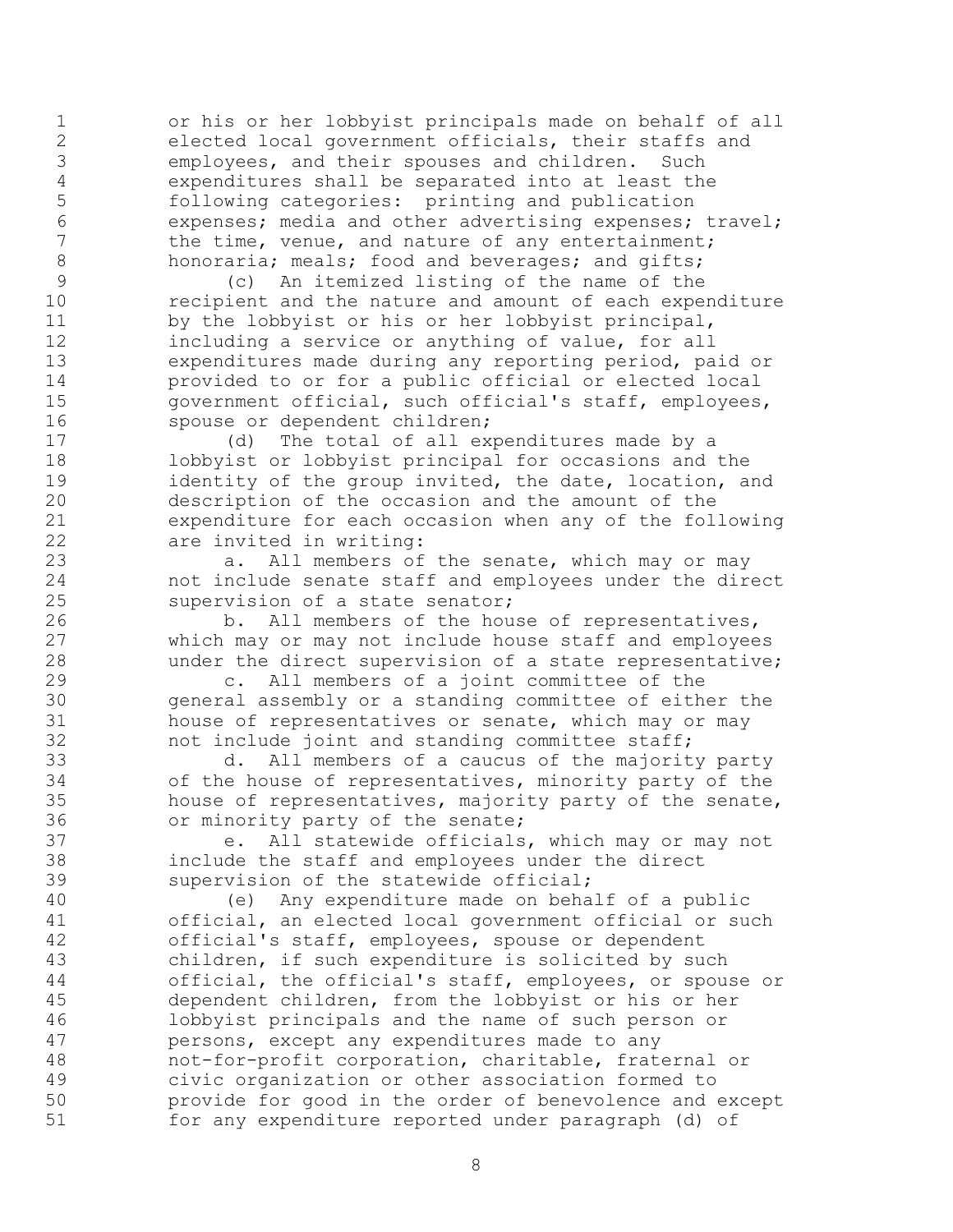## 1 this subdivision;

 (f) A statement detailing any direct business 3 relationship or association or partnership the lobbyist<br>4 has with any public official or elected local 4 has with any public official or elected local<br>5 oovernment official. The reports required by government official. The reports required by this subdivision shall cover the time periods since the filing of the last report or since the lobbyist's employment or representation began, whichever is most recent.

 4. No expenditure reported pursuant to this section shall include any amount expended by a lobbyist or lobbyist principal on himself or herself. All expenditures disclosed pursuant to this section shall be valued on the report at the actual amount of the payment made, or the charge, expense, cost, or obligation, debt or bill incurred by the lobbyist or 17 the person the lobbyist represents. Whenever a 18 lobbyist principal employs more than one lobbyist, expenditures of the lobbyist principal shall not be reported by each lobbyist, but shall be reported by one of such lobbyists. No expenditure shall be made on behalf of a state senator or state representative, or such public official's staff, employees, spouse, or dependent children for travel or lodging outside the state of Missouri unless such travel or lodging was approved prior to the date of the expenditure by the administration and accounts committee of the house or the administration committee of the senate.

 5. Any lobbyist principal shall provide in a 30 timely fashion whatever information is reasonably<br>31 sequested by the lobbyist principal's lobbyist for requested by the lobbyist principal's lobbyist for use in filing the reports required by this section.

 6. All information required to be filed pursuant to the provisions of this section with the commission shall be kept available by the executive director of the commission at all times open to the public for inspection and copying for a reasonable fee for a period of five years from the date when such information was filed.

 7. No person shall knowingly employ any person who is required to register as a registered lobbyist but is not registered pursuant to this section. Any person who knowingly violates this subsection shall be subject to a civil penalty in an amount of not more than ten thousand dollars for each violation. Such civil penalties shall be collected by action filed by the commission.

 8. Any lobbyist found to knowingly omit, conceal, or falsify in any manner information required pursuant to this section shall be guilty of a class A misdemeanor.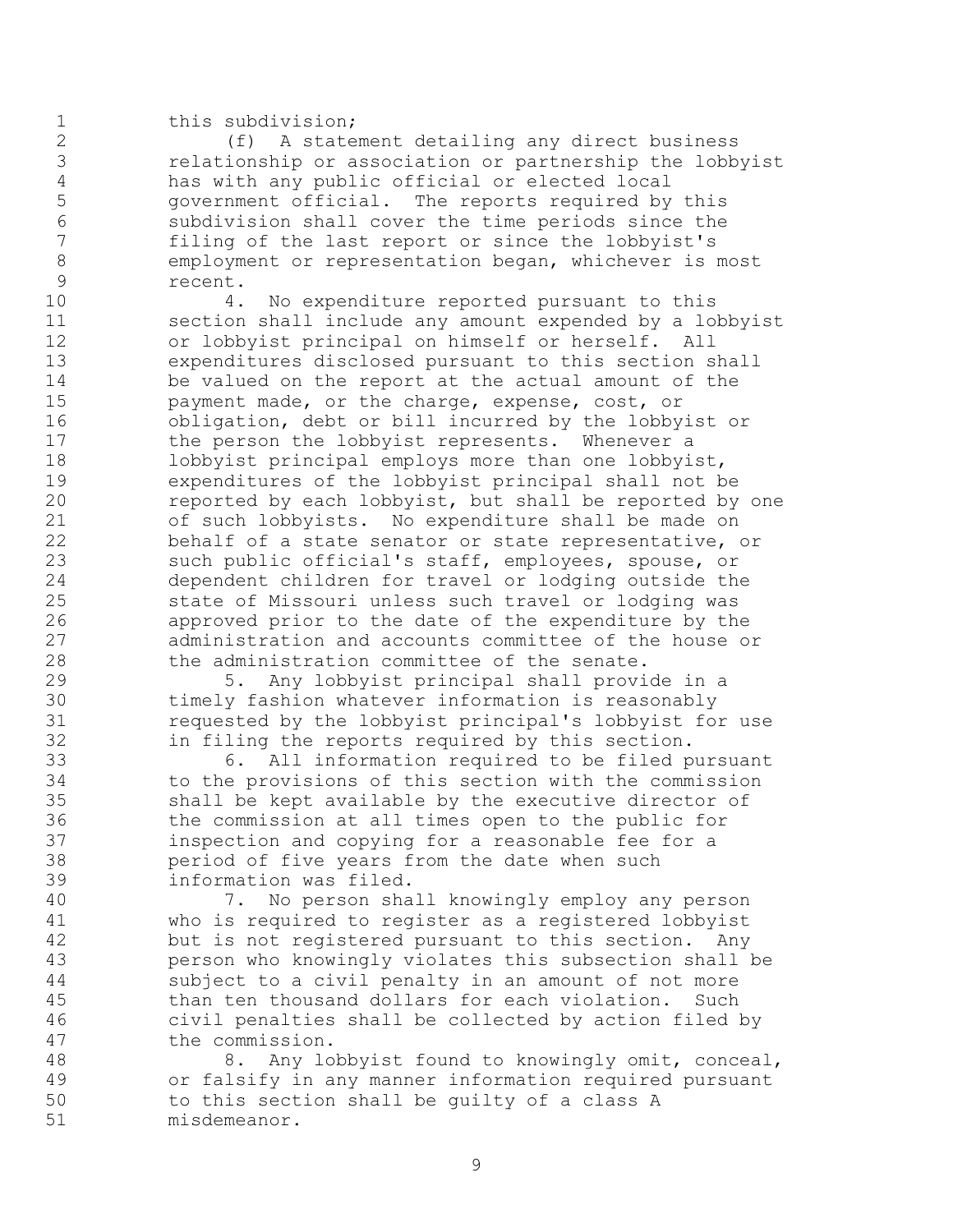9. The prosecuting attorney of Cole County shall be reimbursed only out of funds specifically appropriated by the general assembly for investigations and prosecutions for violations of this section.

 10. Any public official or other person whose name appears in any lobbyist report filed pursuant to this section who contests the accuracy of the portion of the report applicable to such person may petition the commission for an audit of such report and shall state in writing in such petition the specific disagreement with the contents of such report. The commission shall investigate such allegations in the manner described in section 105.959. If the commission determines that the contents of such report are incorrect, incomplete or erroneous, it shall enter an order requiring filing of an amended or corrected report.

 11. The commission shall provide a report listing 19 the total spent by a lobbyist for the month and year to any member or member-elect of the general assembly, 21 judge or judicial officer, or any other person holding an elective office of state government or any elected local government official on or before the twentieth day of each month. For the purpose of providing accurate information to the public, the commission shall not publish information in either written or electronic form for ten working days after providing the report pursuant to this subsection. The commission shall not release any portion of the lobbyist report if 30 the accuracy of the report has been questioned pursuant<br>31 to subsection 10 of this section unless it is to subsection 10 of this section unless it is conspicuously marked "Under Review".

 12. Each lobbyist or lobbyist principal by whom the lobbyist was employed, or in whose behalf the lobbyist acted, shall provide a general description of the proposed legislation or action by the executive branch or judicial branch which the lobbyist or lobbyist principal supported or opposed. This information shall be supplied to the commission on March fifteenth and May thirtieth of each year.

41 13. The provisions of this section shall supersede any contradicting ordinances or charter provisions.**]**

 105.473. 1. Each lobbyist shall, not later than January fifth of each year or five days after beginning any activities as a lobbyist, file standardized registration forms, verified by a written declaration that it is made under the penalties of perjury, along with a filing fee of ten dollars, with the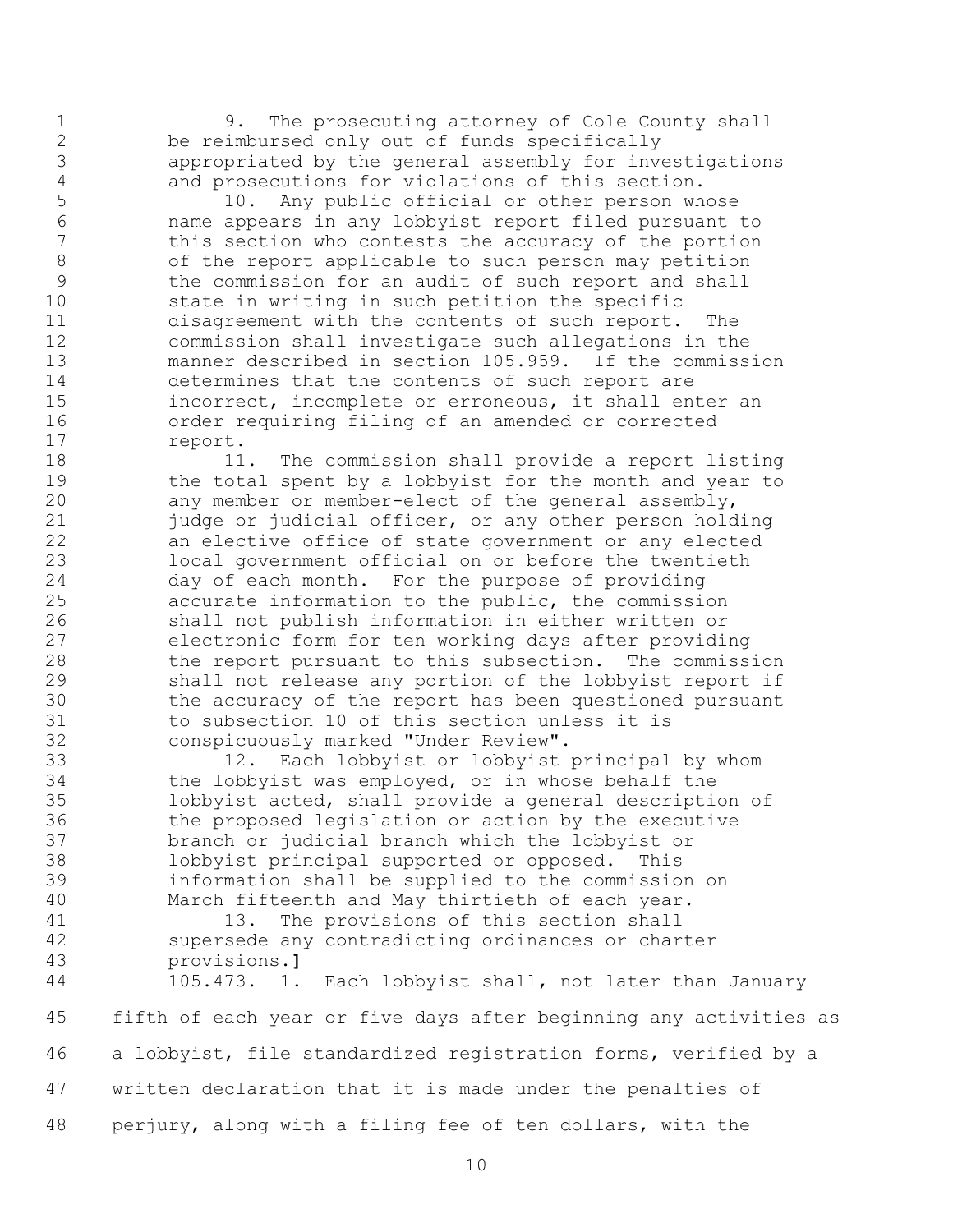commission. The forms shall include the lobbyist's name and business address, the name and address of all persons such lobbyist employs for lobbying purposes, the name and address of each lobbyist principal by whom such lobbyist is employed or in whose interest such lobbyist appears or works. The commission shall maintain files on all lobbyists' filings, which shall be open to the public. Each lobbyist shall file an updating statement under oath within one week of any addition, deletion, or change in the lobbyist's employment or representation. The filing fee shall be deposited to the general revenue fund of the state. The lobbyist principal or a lobbyist employing another person for lobbying purposes may notify the commission that a 13 judicial, executive or legislative lobbyist is no longer authorized to lobby for the principal or the lobbyist and should be removed from the commission's files.

 2. Each person shall, before giving testimony before any committee of the general assembly, give to the secretary of such committee such person's name and address and the identity of any lobbyist or organization, if any, on whose behalf such person appears. A person who is not a lobbyist as defined in section 105.470 shall not be required to give such person's address if the committee determines that the giving of such address would endanger the person's physical health.

 3. (1) During any period of time in which a lobbyist continues to act as an executive lobbyist, judicial lobbyist, legislative lobbyist, or elected local government official lobbyist, the lobbyist shall file with the commission on standardized forms prescribed by the commission monthly reports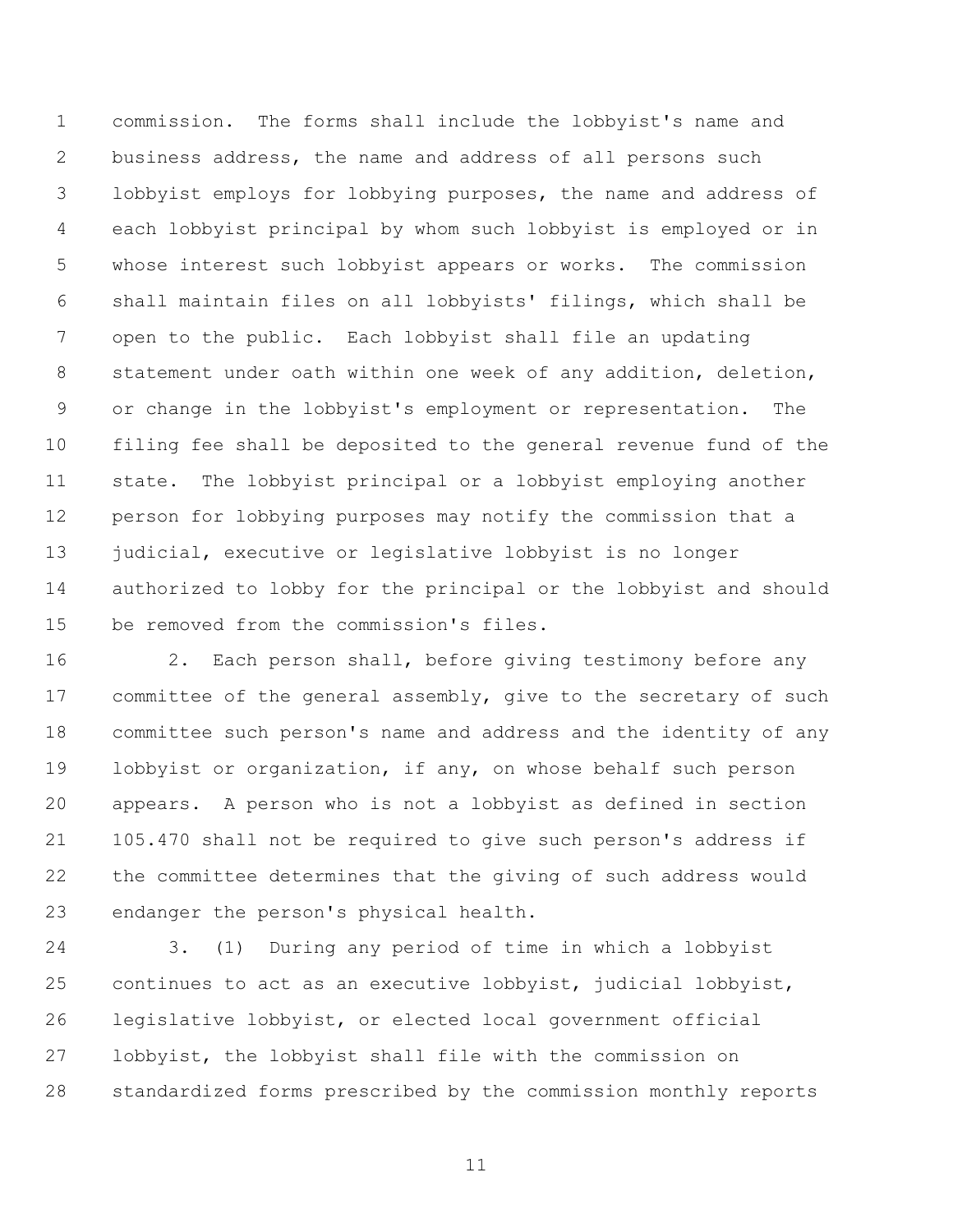which shall be due at the close of business on the tenth day of the following month;

 (2) Each report filed pursuant to this subsection shall include a statement, verified by a written declaration that it is made under the penalties of perjury, setting forth the following:

 (a) The total of all expenditures by the lobbyist or his or her lobbyist principals made on behalf of all public officials, 8 their staffs and employees, and their spouses and dependent children, which expenditures shall be separated into at least the following categories by the executive branch, judicial branch and legislative branch of government: printing and publication 12 expenses; media and other advertising expenses; travel; the time, venue, and nature of any entertainment; honoraria; meals, food 14 and beverages; and gifts;

 (b) The total of all expenditures by the lobbyist or his or her lobbyist principals made on behalf of all elected local government officials, their staffs and employees, and their spouses and children. Such expenditures shall be separated into at least the following categories: printing and publication expenses; media and other advertising expenses; travel; the time, venue, and nature of any entertainment; honoraria; meals; food 22 and beverages; and gifts;

 (c) An itemized listing of the name of the recipient and the nature and amount of each expenditure by the lobbyist or his or her lobbyist principal, including a service or anything of value, for all expenditures made during any reporting period, paid or provided to or for a public official or elected local government official, such official's staff, employees, spouse or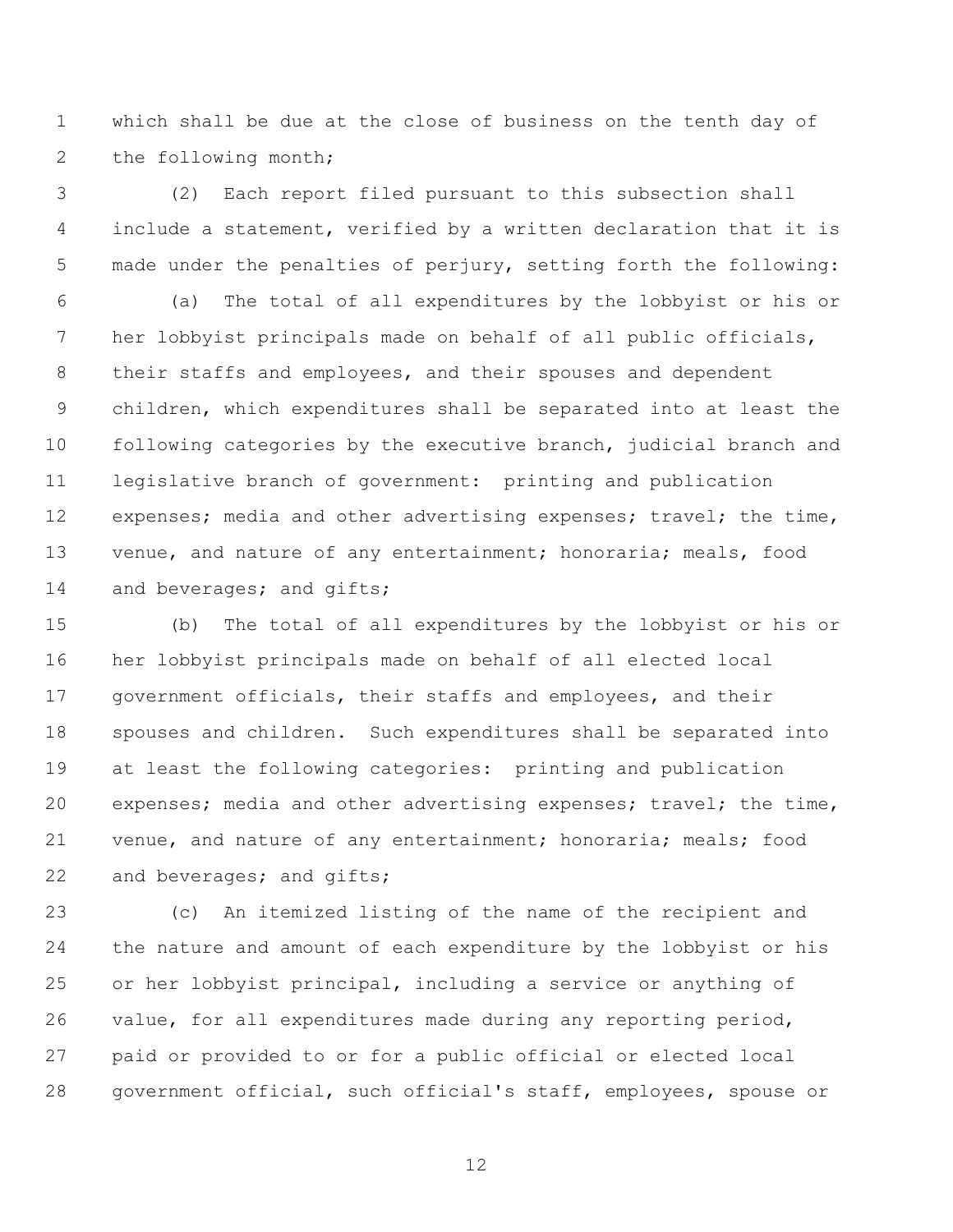dependent children;

 (d) The total of all expenditures made by a lobbyist or lobbyist principal for occasions and the identity of the group invited, the date and description of the occasion and the amount of the expenditure for each occasion when any of the following are invited in writing:

7 a. All members of the senate;

8 b. All members of the house of representatives;

 c. All members of a joint committee of the general assembly or a standing committee of either the house of representatives or senate; or

 d. All members of a caucus of the majority party of the 13 house of representatives, minority party of the house of representatives, majority party of the senate, or minority party of the senate;

 (e) Any expenditure made on behalf of a public official, an elected local government official or such official's staff, employees, spouse or dependent children, if such expenditure is solicited by such official, the official's staff, employees, or spouse or dependent children, from the lobbyist or his or her lobbyist principals and the name of such person or persons, except any expenditures made to any not-for-profit corporation, charitable, fraternal or civic organization or other association formed to provide for good in the order of benevolence;

 (f) A statement detailing any direct business relationship or association or partnership the lobbyist has with any public official or elected local government official.

The reports required by this subdivision shall cover the time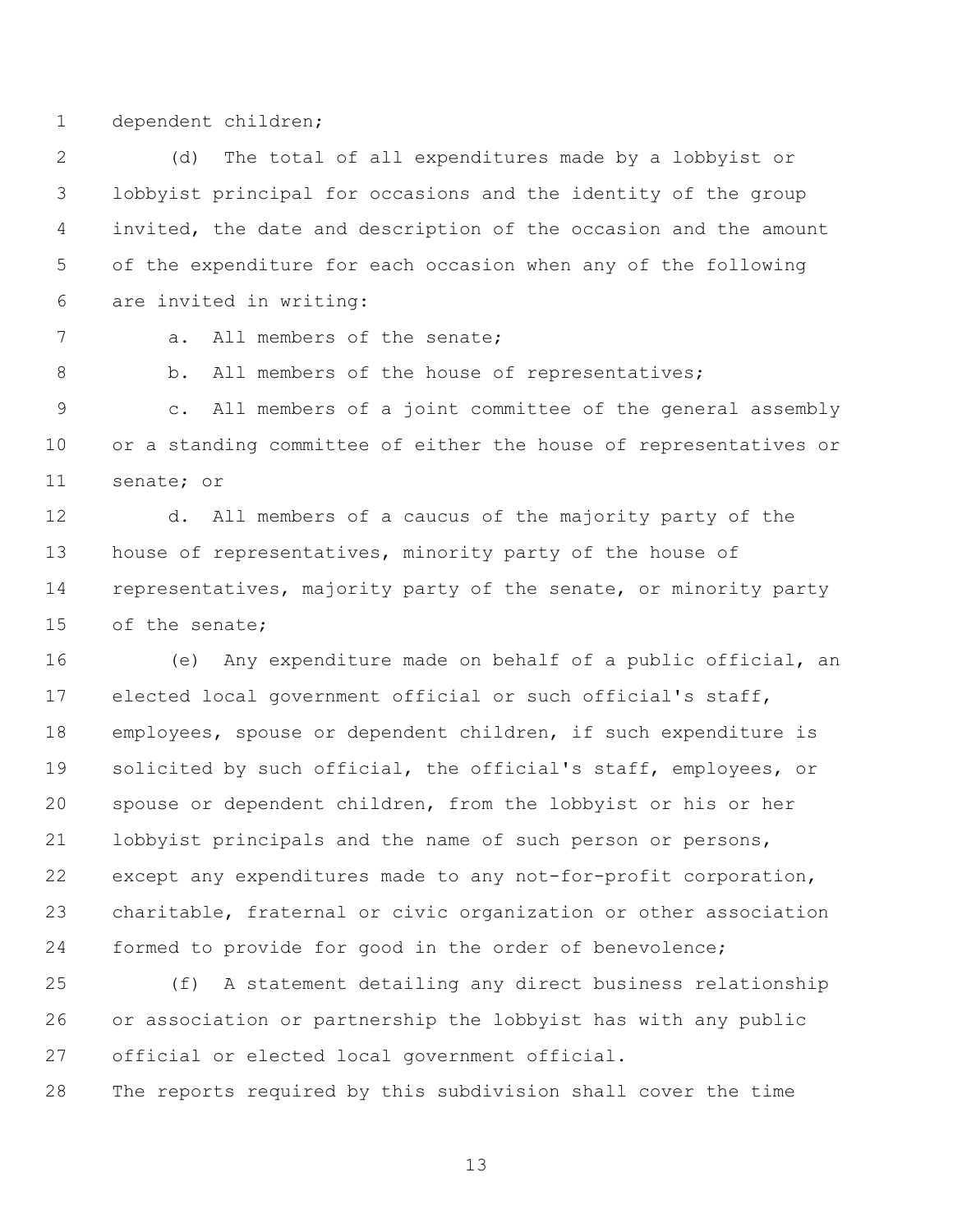periods since the filing of the last report or since the lobbyist's employment or representation began, whichever is most recent.

 4. No expenditure reported pursuant to this section shall include any amount expended by a lobbyist or lobbyist principal on himself or herself. All expenditures disclosed pursuant to this section shall be valued on the report at the actual amount 8 of the payment made, or the charge, expense, cost, or obligation, debt or bill incurred by the lobbyist or the person the lobbyist represents. Whenever a lobbyist principal employs more than one lobbyist, expenditures of the lobbyist principal shall not be reported by each lobbyist, but shall be reported by one of such lobbyists. No expenditure shall be made on behalf of a state 14 senator or state representative, or such public official's staff, employees, spouse, or dependent children for travel or lodging outside the state of Missouri unless such travel or lodging was approved prior to the date of the expenditure by the administration and accounts committee of the house or the administration committee of the senate.

 5. Any lobbyist principal shall provide in a timely fashion whatever information is reasonably requested by the lobbyist principal's lobbyist for use in filing the reports required by this section.

 6. All information required to be filed pursuant to the provisions of this section with the commission shall be kept available by the executive director of the commission at all times open to the public for inspection and copying for a reasonable fee for a period of five years from the date when such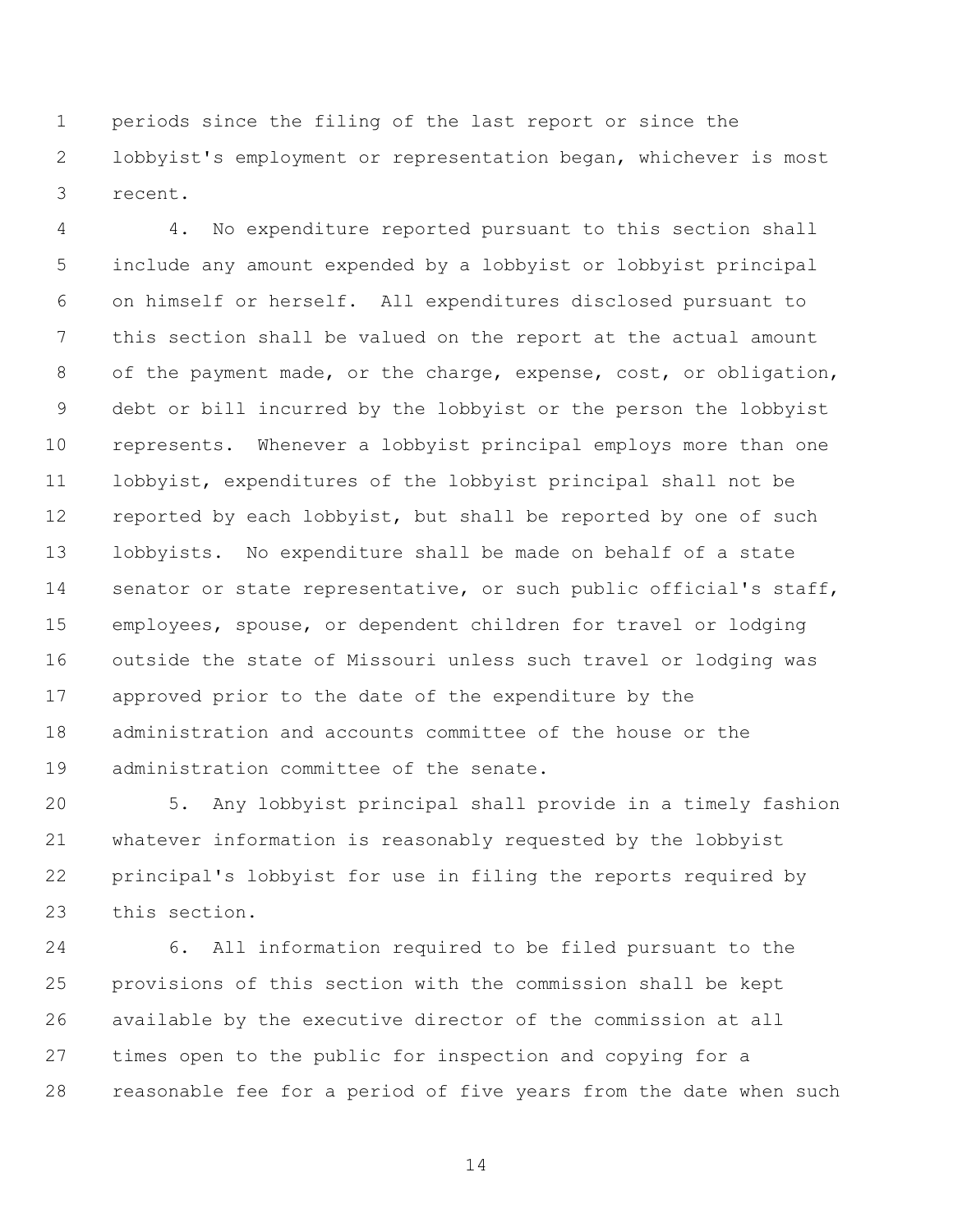information was filed.

 7. No person shall knowingly employ any person who is required to register as a registered lobbyist but is not registered pursuant to this section. Any person who knowingly violates this subsection shall be subject to a civil penalty in an amount of not more than ten thousand dollars for each violation. Such civil penalties shall be collected by action filed by the commission.

 8. No lobbyist shall knowingly omit, conceal, or falsify in any manner information required pursuant to this section.

 9. The prosecuting attorney of Cole County shall be reimbursed only out of funds specifically appropriated by the general assembly for investigations and prosecutions for violations of this section.

 10. Any public official or other person whose name appears in any lobbyist report filed pursuant to this section who contests the accuracy of the portion of the report applicable to such person may petition the commission for an audit of such report and shall state in writing in such petition the specific disagreement with the contents of such report. The commission shall investigate such allegations in the manner described in section 105.959. If the commission determines that the contents 23 of such report are incorrect, incomplete or erroneous, it shall enter an order requiring filing of an amended or corrected report.

 11. The commission shall provide a report listing the total spent by a lobbyist for the month and year to any member or member-elect of the general assembly, judge or judicial officer,